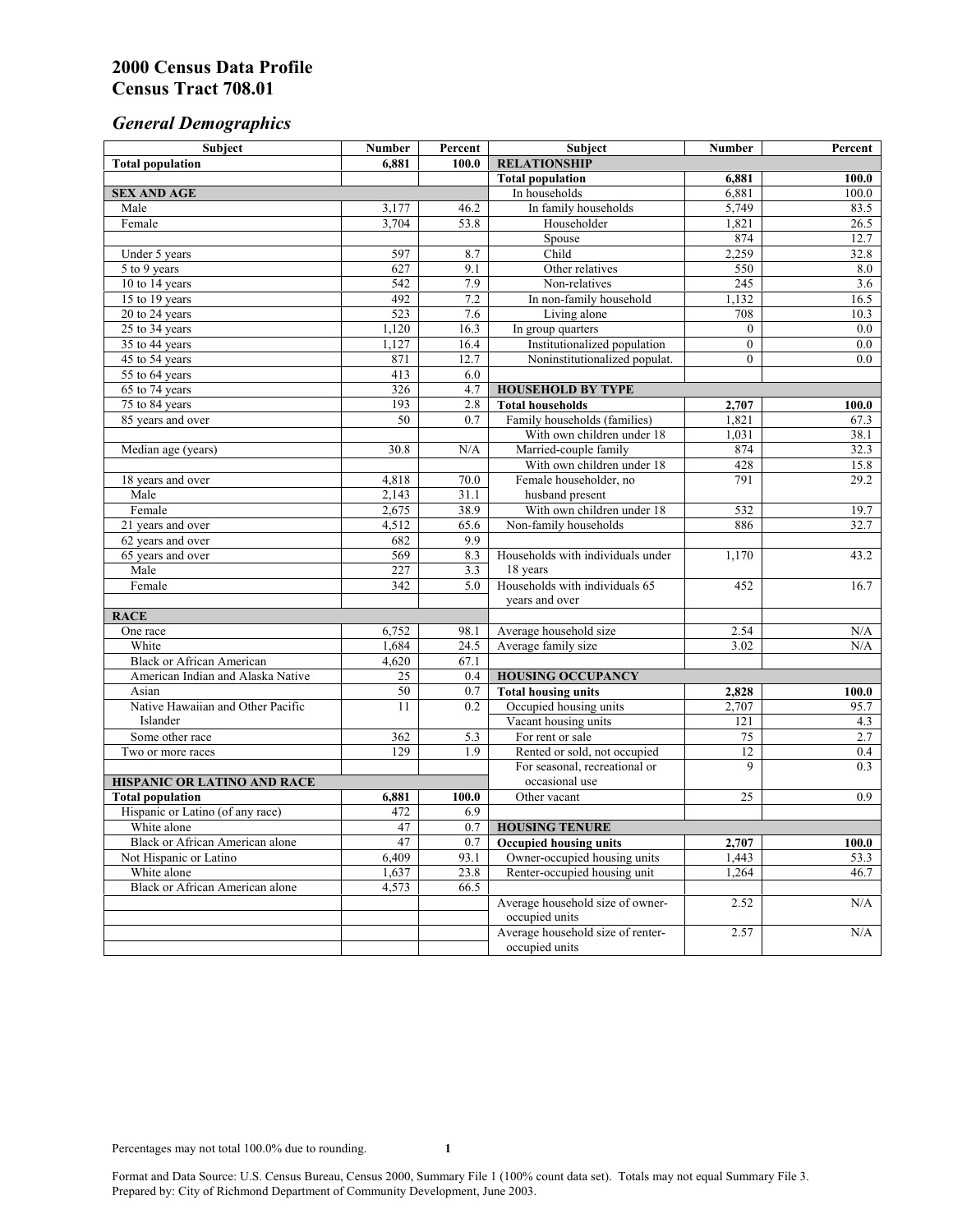# *Social Characteristics*

| <b>Subject</b>                                  | <b>Number</b>            | Percent | <b>Subject</b>                                                                  | <b>Number</b>    | Percent |
|-------------------------------------------------|--------------------------|---------|---------------------------------------------------------------------------------|------------------|---------|
| <b>SCHOOL ENROLLMENT</b>                        | <b>RESIDENCE IN 1995</b> |         |                                                                                 |                  |         |
| Population 3 years and over enrolled in         | 1,922                    | 100.0   | Population 5 years and over                                                     | 6,134            | 100.0   |
| school                                          |                          |         | Same house in 1995                                                              | 2,707            | 44.1    |
| Nursery school, preschool                       | 210                      | 10.9    | Different house in the U.S. in                                                  | 3.107            | 50.7    |
| Kindergarten                                    | 147                      | 7.6     | 1995                                                                            |                  |         |
| Elementary school (grades 1-8)                  | 999                      | 52.0    | Same county                                                                     | 1,848            | 30.1    |
| High school (grades 9-12)                       | 314                      | 16.3    | Different county                                                                | 1,259            | 20.5    |
| College or graduate school                      | 252                      | 13.1    | Same state                                                                      | 860              | 14.0    |
|                                                 |                          |         | Different state                                                                 | 399              | 6.5     |
| <b>EDUCATIONAL ATTAINMENT</b>                   |                          |         | Elsewhere in 1995                                                               | 320              | 5.2     |
| Population 25 years and over                    | 3,942                    | 100.0   |                                                                                 |                  |         |
| Less than 9 <sup>th</sup> grade                 | 332                      | 8.4     | NATIVITY AND PLACE OF BIRTH                                                     |                  |         |
| $9th$ to $12th$ grade, no diploma               | 763                      | 19.4    | <b>Total population</b>                                                         | 6,770            | 100.0   |
| High school graduate (includes equivalency)     | 1.151                    | 29.2    | Native                                                                          | 6.391            | 94.4    |
| Some college, no degree                         | 920                      | 23.3    | <b>Born</b> in United States                                                    | 6,314            | 93.3    |
| Associate degree                                | 195                      | 4.9     | State of residence                                                              | 4,858            | 71.8    |
| Bachelor's degree                               | 456                      | 11.6    | Different state                                                                 | 1,456            | 21.5    |
| Graduate or professional degree                 | 125                      | 3.2     | Born outside United States                                                      | 77               | 1.1     |
| Percent high school graduate or higher          | 72.2%                    | N/A     | Foreign born                                                                    | 379              | 5.6     |
| Percent bachelor's degree or higher             | 14.7%                    | N/A     | Entered 1990 to March 2000                                                      | 313              | 4.6     |
|                                                 |                          |         | Naturalized citizen                                                             | 38               | 0.6     |
| <b>MARITAL STATUS</b>                           |                          |         | Not a citizen                                                                   | 341              | 5.0     |
| Population 15 years and over                    | 4,842                    | 100.0   |                                                                                 |                  |         |
| Never married                                   | 1,642                    | 33.9    | <b>REGION OF BIRTH OF FOREIGN BORN</b>                                          |                  |         |
| Now married, not including separated            | 2,039                    | 42.1    | Total (excluding born at sea)                                                   | 379              | 100.0   |
| Separated                                       | 250                      | 5.2     | Europe                                                                          | 7                | 1.8     |
| Widowed                                         | 298                      | 6.2     | Asia                                                                            | 87               | 23.0    |
| Female                                          | 235                      | 4.9     | Africa                                                                          | $\Omega$         | 0.0     |
| Divorced                                        | 613<br>379               | 12.7    | Oceania                                                                         | $\theta$         | 0.0     |
| Female                                          |                          | 7.8     | Latin America                                                                   | 285              | 75.2    |
|                                                 |                          |         | Northern America                                                                | $\theta$         | 0.0     |
| <b>GRANDPARENTS AS CAREGIVERS</b>               |                          |         |                                                                                 |                  |         |
| Grandparent living in household with<br>161     |                          | 100.0   | <b>LANGUAGE SPOKEN AT HOME</b><br>Population 5 years and over<br>100.0<br>6,134 |                  |         |
| one or more own grandchildren under 18<br>years |                          |         | English only                                                                    | 5,576            | 90.9    |
| Grandparent responsible for grandchildren       | 62                       | 38.5    | Language other than English                                                     | 558              | 9.1     |
|                                                 |                          |         | Speak English less than                                                         | 325              | 5.3     |
| <b>VETERAN STATUS</b>                           |                          |         | "very well"                                                                     |                  |         |
| Civilian population 18 years and over           | 4,587                    | 100.0   | Spanish                                                                         | 383              | 6.2     |
| Civilian veterans                               | 704                      | 15.3    | Speak English less than                                                         | 244              | 4.0     |
|                                                 |                          |         | "very well"                                                                     |                  |         |
| <b>DISABILITY STATUS OF THE CIVILIAN</b>        |                          |         | Other Indo-European                                                             | 148              | 2.4     |
| NONINSTITUTIONALIZED POPULATION                 | languages                |         |                                                                                 |                  |         |
| Population 5 to 20 years                        | 1,763                    | 100.0   | Speak English less than                                                         | 81               | 1.3     |
| With a disability                               | 201                      | 11.4    | "very well"                                                                     |                  |         |
| Population 21 to 64 years                       | 3.879                    | 100.0   | Asian and Pacific Island                                                        | 27               | 0.4     |
| With a disability                               | 972                      | 25.1    | languages                                                                       |                  |         |
| Percent employed                                | 57.5%                    | N/A     | Speak English less than                                                         | $\overline{0}$   | 0.0     |
| No disability                                   | 2,907                    | 74.9    | "very well"                                                                     |                  |         |
| Percent employed                                | 75.0%                    | N/A     | Other Languages                                                                 | $\boldsymbol{0}$ | $0.0\,$ |
| Population 65 years and over                    | 484                      | 100.0   | Speak English less than                                                         | $\mathbf{0}$     | 0.0     |
| With a disability                               | 205                      | 42.4    | "very well"                                                                     |                  |         |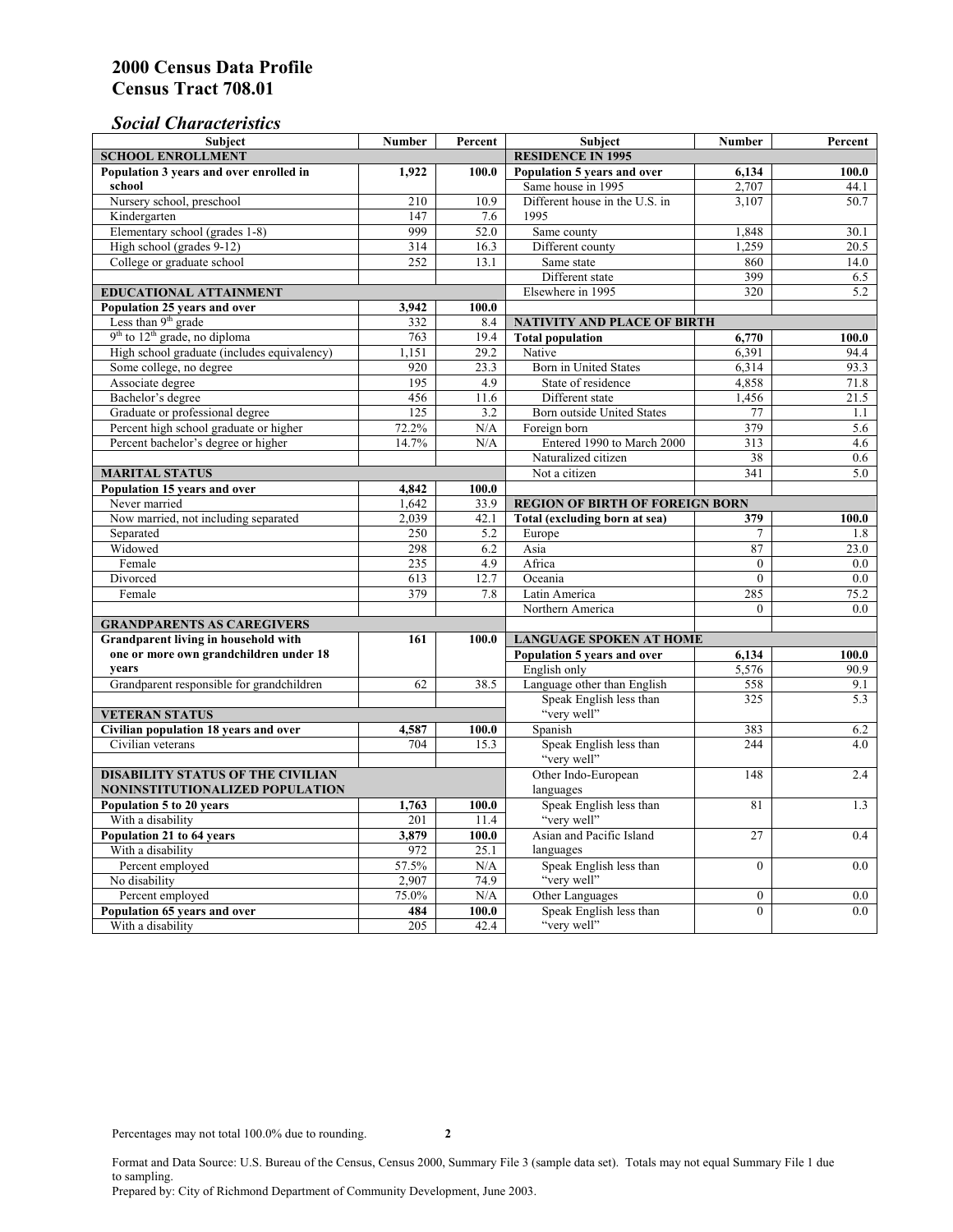### *Economic Characteristics*

| <b>Subject</b>                                                 | <b>Number</b>   | Percent               | Subject                                                                | <b>Number</b>    | Percent          |
|----------------------------------------------------------------|-----------------|-----------------------|------------------------------------------------------------------------|------------------|------------------|
| <b>EMPLOYMENT STATUS</b>                                       |                 | <b>INCOME IN 1999</b> |                                                                        |                  |                  |
| Population 16 years and over                                   | 4,785           | 100.0                 | <b>Households</b>                                                      | 2,623            | 100.0            |
| In labor force                                                 | 3,326           | 69.5                  | Less than \$10,000                                                     | 391              | 14.9             |
| Civilian labor force                                           | 3,318           | 69.3                  | \$10,000 to \$14,999                                                   | 163              | 6.2              |
| Employed                                                       | 3,060           | 63.9                  | \$15,000 to \$24,999                                                   | 460              | 17.5             |
| Unemployed                                                     | 258             | 5.4                   | \$25,000 to \$34,999                                                   | 454              | 17.3             |
| Percent of civilian labor force                                | 7.8%            | $\rm N/A$             | \$35,000 to \$49,999                                                   | 407              | 15.5             |
| Armed Forces                                                   | 8               | 0.2                   | \$50,000 to \$74,999                                                   | 453              | 17.3             |
| Not in labor force                                             | 1,459           | 30.5                  | \$75,000 to \$99,999                                                   | 212              | 8.1              |
| Females 16 years and over<br>In labor force                    | 2.655<br>1,709  | 100.0<br>64.4         | \$100,000 to \$149,999<br>\$150,000 to \$199,999                       | 73<br>10         | 2.8<br>0.4       |
| Civilian labor force                                           | 1,709           | 64.4                  | \$200,000 or more                                                      | $\mathbf{0}$     | 0.0              |
| Employed                                                       | 1,530           | 57.6                  | Median household income (dollars)                                      | 31,162           | N/A              |
| Own children under 6 years                                     | 721             | 100.0                 |                                                                        |                  |                  |
| All parents in family in labor force                           | 501             | 69.5                  | With earnings                                                          | 2,138            | 81.5             |
|                                                                |                 |                       | Mean earnings (dollars)                                                | 38,867           | N/A              |
| <b>COMMUTING TO WORK</b>                                       |                 |                       | With Social Security income                                            | 461              | 17.6             |
| Workers 16 years and over                                      | 2,992           | 100.0                 | Mean Social Security income                                            | 11,271           | N/A              |
| Car, truck, or van - drove alone                               | 2,196           | 73.4                  | (dollars)                                                              |                  |                  |
| Car, truck, or van – carpooled                                 | 631             | 21.1                  | With Supplemental Security income                                      | 105              | 4.0              |
| Public transportation (including taxicab)                      | 60              | $2.0\,$               | Mean Supplemental Security                                             | 5.764            | N/A              |
| Walked                                                         | 56              | 1.9                   | income (dollars)                                                       |                  |                  |
| Other means                                                    | $\overline{30}$ | 1.0                   | With public assistance income                                          | 202              | 7.7              |
| Worked at home                                                 | 19              | 0.6                   | Mean public assistance income                                          | 1,607            | N/A              |
| Mean travel time to work (minutes)                             | 27.3            | N/A                   | (dollars)                                                              |                  |                  |
|                                                                |                 |                       | With retirement income (dollars)                                       | 415              | 15.8             |
| Employed civilian population 16 years and over                 | 3,060           | 100.0                 | Mean retirement income (dollars)                                       | 15,048           | N/A              |
| <b>OCCUPATION</b>                                              |                 |                       |                                                                        |                  |                  |
| Management, professional, and related occupations              | 672             | 22.0                  | <b>Families</b>                                                        | 1,789            | 100.0            |
| Service occupations                                            | 497             | 16.2                  | Less than \$10,000                                                     | 189              | 10.6             |
| Sales and office occupations                                   | 922             | 30.1                  | \$10,000 to \$14,999                                                   | 77               | 4.3              |
| Farming, fishing, and forestry occupations                     | $\mathbf{0}$    | 0.0                   | \$15,000 to \$24,999                                                   | 353              | 19.7             |
| Construction, extraction, and maintenance                      | 329             | 10.8                  | \$25,000 to \$34,999                                                   | 327              | 18.3             |
| occupations                                                    |                 |                       | \$35,000 to \$49,999                                                   | 261              | 14.6             |
| Production, transportation, and material moving                | 640             | 20.9                  | \$50,000 to \$74,999                                                   | 346              | 19.3             |
| occupations                                                    |                 |                       | \$75,000 to \$99,999                                                   | 160              | 8.9              |
|                                                                |                 |                       | \$100,000 to \$149,999                                                 | 66               | 3.7              |
| <b>INDUSTRY</b>                                                |                 |                       | \$150,000 to \$199,999                                                 | 10               | 0.6              |
| Agriculture, forestry, fishing and hunting, and                | $\mathbf{0}$    | 0.0                   | \$200,000 or more                                                      | $\theta$         | $\overline{0.0}$ |
| mining                                                         |                 |                       | Median family income (dollars)                                         | 33,260           | $\rm N/A$        |
| Construction                                                   | 286             | 9.3                   |                                                                        |                  |                  |
| Manufacturing                                                  | 392             | 12.8                  | Per capita income (dollars)                                            | 14,831           | N/A              |
| Wholesale trade                                                | 82              | 2.7<br>10.9           | <b>Median earnings (dollars)</b><br>Male full-time, year-round workers |                  |                  |
| Retail trade                                                   | 333<br>255      | 8.3                   | Female full-time, year-round workers                                   | 29,050<br>22,795 | N/A<br>N/A       |
| Transportation and warehousing, and utilities                  |                 |                       |                                                                        |                  |                  |
| Information<br>Finance, insurance, real estate, and rental and | 65<br>275       | 2.1<br>9.0            |                                                                        | Number<br>below  | Percent<br>below |
| leasing                                                        |                 |                       |                                                                        | poverty          | poverty          |
| Professional, scientific, management,                          | 221             | 7.2                   | Subject                                                                | level            | level            |
| administrative, and waste management services                  |                 |                       | <b>POVERTY STATUS IN 1999</b>                                          |                  |                  |
| Educational, health and social services                        | 531             | 17.4                  | <b>Families</b>                                                        | 267              | 14.9             |
| Arts, entertainment, recreation, accommodation and             | 202             | 6.6                   | With related children under 18 years                                   | 255              | 21.5             |
| food services                                                  |                 |                       | With related children under 5 years                                    | 160              | 31.9             |
| Other services (except public administration)                  | 168             | 5.5                   | Families with female householder, no                                   | 203              | 27.6             |
| Public Administration                                          | 250             | 8.2                   | husband present                                                        |                  |                  |
|                                                                |                 |                       | With related children under 18 years                                   | 191              | 32.6             |
| <b>CLASS OF WORKER</b>                                         |                 |                       | With related children under 5 years                                    | 116              | 50.0             |
| Private wage and salary workers                                | 2,339           | 78.4                  | <b>Individuals</b>                                                     | 1,208            | 18.0             |
| Government workers                                             | 528             | 17.3                  | 18 years and over                                                      | 684              | 14.9             |
| Self-employed workers in own not incorporated                  | 133             | 4.3                   | 65 years and over                                                      | 20               | 4.1              |
| business                                                       |                 |                       | Related children under 18 years                                        | 524              | 24.9             |
| Unpaid family workers                                          | $\mathbf{0}$    | 0.0                   | Related children 5 to 17 years                                         | 323              | 21.6             |
|                                                                |                 |                       | Unrelated individuals 15 years and                                     | 323              | 27.1             |
|                                                                |                 |                       | over                                                                   |                  |                  |

Percentages may not total 100.0% due to rounding. **3** 

Format and Data Source: U.S. Bureau of the Census, Census 2000, Summary File 3 (sample data set). Totals may not equal Summary File 1 due to sampling.

Prepared by: City of Richmond Department of Community Development, June 2003.